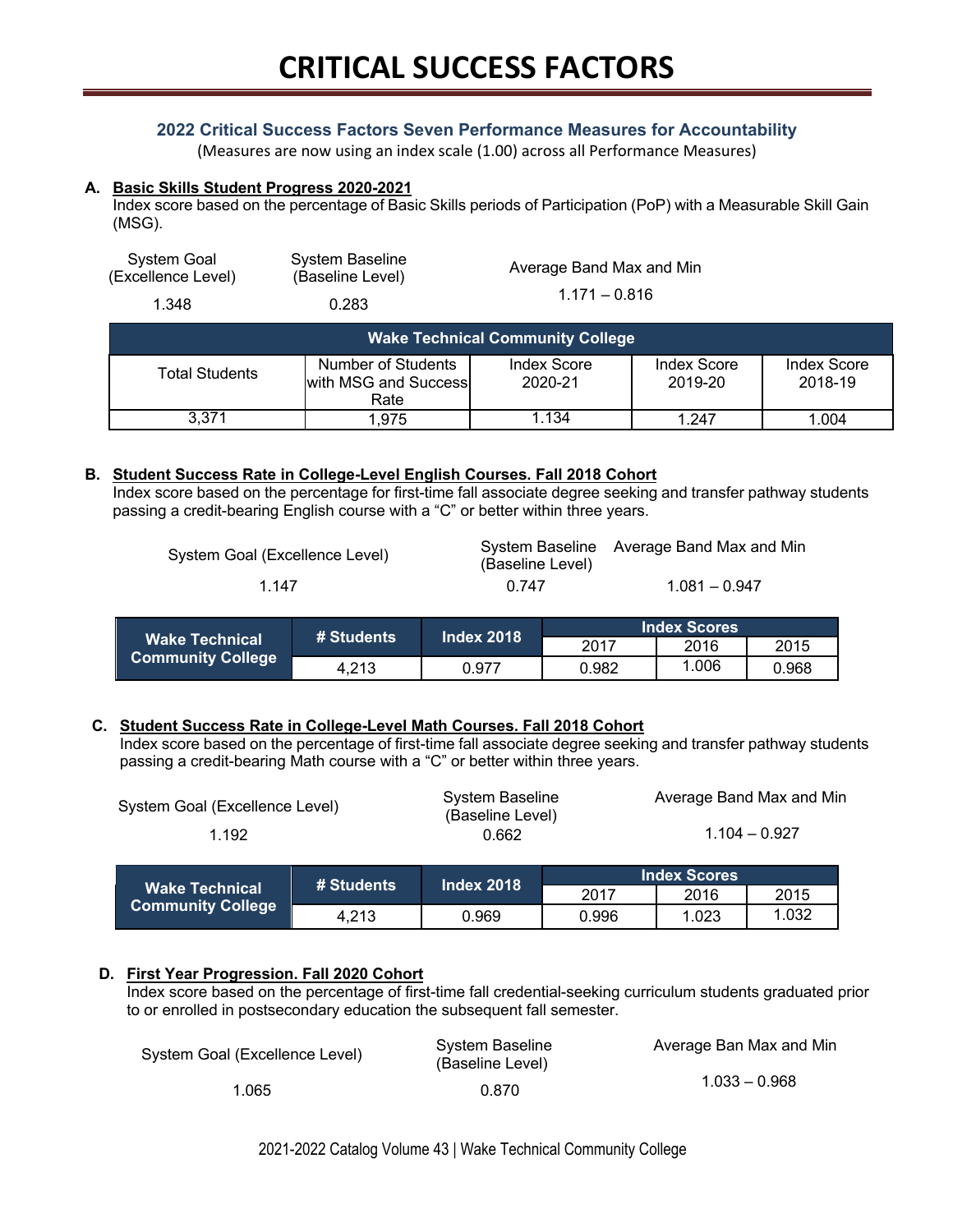# **CRITICAL SUCCESS FACTORS**

| <b>Wake</b>                          |        | <b>Total</b>                       | Total<br><b>Success</b> | Total<br><b>Success</b><br><b>Rate 2020</b> |       | <b>Index Scores</b> |       |
|--------------------------------------|--------|------------------------------------|-------------------------|---------------------------------------------|-------|---------------------|-------|
| <b>Technical</b><br><b>Community</b> | Cohort | <b>Success</b><br><b>Pell Rate</b> | <b>Non-Pell</b><br>Rate |                                             | 2020  | 2019                | 2018  |
| <b>College</b>                       | 4,769  | 60%                                | 71%                     | 69%                                         | 1.030 | 1.032               | 1.015 |

#### **E. Curriculum Completion, Fall 2017 Cohort**

Index score based on the percentage of first-time fall credential-seeking curriculum students who graduate, transfer, or are enrolled during the fourth academic year with 42 successfully completed non-developmental hours.

System Goal (Excellence Level) System Baseline (Baseline Level)

1.094 0.853

Average Band Max and Min  $1.054 - 0.973$ 

| <b>Wake</b>                          |               | Total                              | Total<br><b>Success</b> | Total<br><b>Success</b><br><b>Rate 2020</b> |       | <b>Index Scores</b> |       |
|--------------------------------------|---------------|------------------------------------|-------------------------|---------------------------------------------|-------|---------------------|-------|
| <b>Technical</b><br><b>Community</b> | <b>Cohort</b> | <b>Success</b><br><b>Pell Rate</b> | <b>Non-Pell</b><br>Rate |                                             | 2017  | 2016                | 2015  |
| <b>College</b>                       | 4,534         | 43%                                | 59%                     | 54%                                         | 0.986 | 0.977               | 0.989 |

## **F. Licensure and Certification Passing Rate 2020-2021**

Index score based on the percentage of first-time test-takers passing licensure and certification exams. Exams included in this measure are state mandated exams which candidates must pass before becoming active practitioners.

Weighted System (Excellence Level) Weighted System (Baseline Level)

1.075 0.809

Average Band Max and Min 1.030 – 0.942 (\*\* means less than 20 students)

| <b>Wake Technical Community College</b> |                |                       |                       |  |  |  |
|-----------------------------------------|----------------|-----------------------|-----------------------|--|--|--|
| Number of Test<br>Takers                | Number Passing | Index Score 2020-2021 | Index Score 2019-2020 |  |  |  |
| 847                                     | 645            | 1.011                 | 1.075                 |  |  |  |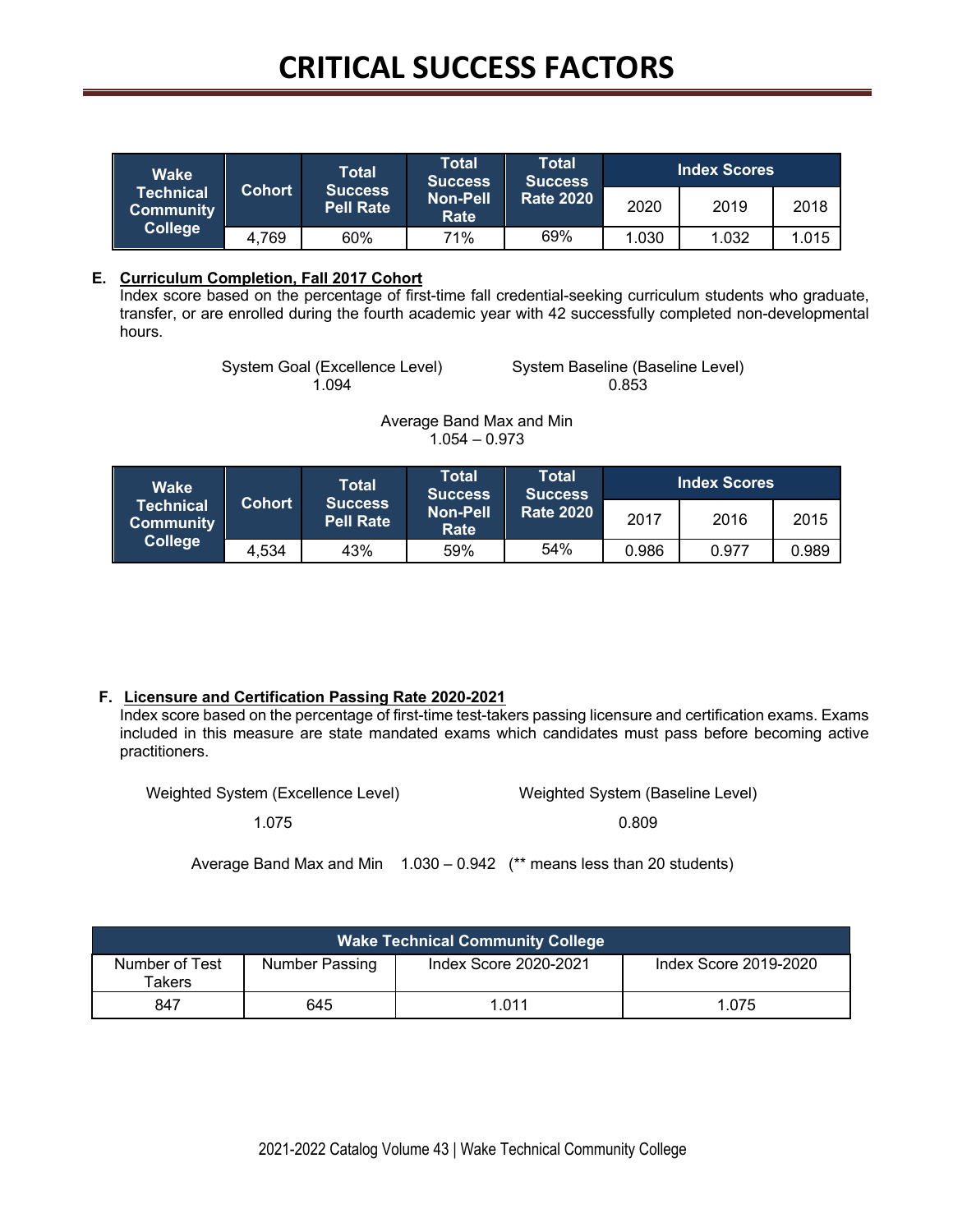# **2020 – 2021 Licensure and Certification Rate by Exam**

(\*\* means less than 20 students)

| <b>BLET</b> |        |        |        |        |  |
|-------------|--------|--------|--------|--------|--|
| 2021        | 2021   | Weight | 2020   | 2019   |  |
| #           | %      | Index  | %      | %      |  |
| Tested      | Passed | 2021   | Passed | Passed |  |
| 42          | 88%    | 1.04   | 96%    | 97%    |  |

| <b>Dental Hygiene</b>                  |        |       |        |        |  |
|----------------------------------------|--------|-------|--------|--------|--|
| 2020<br>2021<br>2021<br>2019<br>Weight |        |       |        |        |  |
| #                                      | %      | Index | %      | %      |  |
| Tested                                 | Passed | 2021  | Passed | Passed |  |
| 18                                     | $**$   | $***$ | 100%   | 82%    |  |

| <b>Massage &amp; Body Work</b>         |        |       |               |        |  |
|----------------------------------------|--------|-------|---------------|--------|--|
| 2021<br>2020<br>2021<br>Weight<br>2019 |        |       |               |        |  |
| #                                      | %      | Index | $\frac{0}{0}$ | %      |  |
| <b>Tested</b>                          | Passed | 2021  | Passed        | Passed |  |
| 9                                      | **     | $***$ | 90%           | 96%    |  |

| <b>Radiography</b>                     |                            |       |        |               |  |
|----------------------------------------|----------------------------|-------|--------|---------------|--|
| 2021<br>2020<br>2021<br>Weight<br>2019 |                            |       |        |               |  |
| #                                      | %                          | Index | $\%$   | $\frac{0}{0}$ |  |
| Tested                                 | Passed                     | 2021  | Passed | Passed        |  |
| 47                                     | 98%<br>100%<br>1.10<br>97% |       |        |               |  |

| <b>Registered Nursing</b>              |        |       |        |        |
|----------------------------------------|--------|-------|--------|--------|
| 2021<br>2020<br>2019<br>2021<br>Weight |        |       |        |        |
| #                                      | %      | Index | %      | %      |
| Tested                                 | Passed | 2021  | Passed | Passed |
| 129                                    | 95%    | 1.10  | 98%    | 97%    |

| <b>Manicurist</b> |        |        |        |        |
|-------------------|--------|--------|--------|--------|
| 2021              | 2021   | Weight | 2020   | 2019   |
| #                 | $\%$   | Index  | %      | %      |
| Tested            | Passed | 2021   | Passed | Passed |
|                   |        |        | $***$  | $***$  |

| <b>Fire Inspector</b> |        |        |        |        |
|-----------------------|--------|--------|--------|--------|
| 2021                  | 2021   | Weight | 2020   | 2019   |
| #                     | %      | Index  | %      | %      |
| Tested                | Passed | 2021   | Passed | Passed |
| 36                    | 69%    | 1 17   | 68%    | 49%    |

|        | <b>Cosmetology</b>             |       |        |        |  |
|--------|--------------------------------|-------|--------|--------|--|
| 2021   | 2021<br>2020<br>2019<br>Weight |       |        |        |  |
| #      | %                              | Index | %      | $\%$   |  |
| Tested | Passed                         | 2021  | Passed | Passed |  |
| 14     | $***$<br>$***$<br>75%<br>84%   |       |        |        |  |

| <b>Esthetician</b>                     |        |       |        |        |
|----------------------------------------|--------|-------|--------|--------|
| 2020<br>2021<br>2019<br>2021<br>Weight |        |       |        |        |
| #                                      | %      | Index | %      | %      |
| Tested                                 | Passed | 2021  | Passed | Passed |
| 9                                      | $***$  | $***$ | 90%    | 83%    |

| <b>EMT - Basic</b> |        |        |        |          |
|--------------------|--------|--------|--------|----------|
| 2021               | 2021   | Weight | 2020   | 2019     |
| #                  | %      | Index  | $\%$   | % Passed |
| <b>Tested</b>      | Passed | 2021   | Passed |          |
| 74                 | 69%    | .96    | 87%    | 75%      |

| EMT - A |        |        |               |        |
|---------|--------|--------|---------------|--------|
| 2021    | 2021   | Weight | 2020          | 2019   |
| #       | $\%$   | Index  | $\frac{0}{0}$ | %      |
| Tested  | Passed | 2021   | Passed        | Passed |
| 13      | $***$  | $***$  | 58%           | $***$  |

|               |        | EMT-P  |        |        |
|---------------|--------|--------|--------|--------|
| 2021          | 2021   | Weight | 2020   | 2019   |
| #             | %      | Index  | %      | %      |
| <b>Tested</b> | Passed | 2021   | Passed | Passed |
|               | $***$  | $**$   | 100%   | 46%    |

| <b>Detention Officer</b> |                                |       |        |        |
|--------------------------|--------------------------------|-------|--------|--------|
| 2021                     | 2019<br>2020<br>2021<br>Weight |       |        |        |
| #                        | %                              | Index | %      | %      |
| Tested                   | Passed                         | 2021  | Passed | Passed |
| 31                       | 100%                           | 111   | 92%    |        |

| <b>Real Estate Sales</b> |        |        |        |        |
|--------------------------|--------|--------|--------|--------|
| 2021                     | 2021   | Weight | 2020   | 2019   |
| #                        | %      | Index  | %      | %      |
| Tested                   | Passed | 2021   | Passed | Passed |
| 77                       | 32%    | 1 በ1   | 58%    | 68%    |